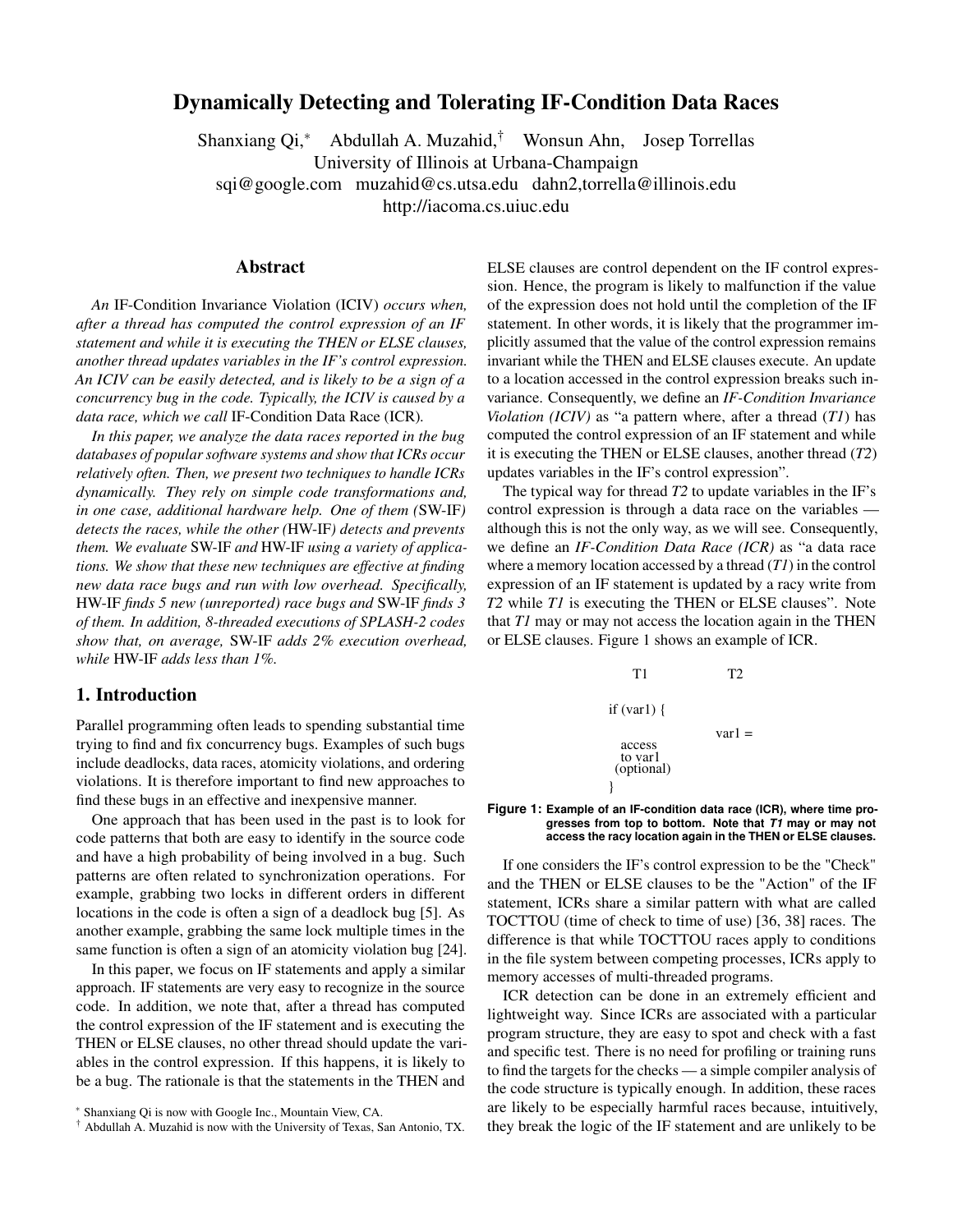placed by the programmer on purpose.

In this paper, we analyze the data races reported in the bug databases of popular software systems and find that ICRs occur relatively often. We present two techniques to handle them. One technique is entirely software-based and detects ICRs during the code testing phase (*SW-IF*). The other relies on additional hardware and is able both to detect and prevent ICRs during production runs (*HW-IF*).

Our techniques use the compiler to identify IF statements with control expressions that contain accesses to shared locations. Then, in *SW-IF*, the compiler inserts code to check that the value of the expression has not been changed by another thread. The check is performed in the THEN and ELSE clauses, either before the first local write to one of the locations in the control expression or, if there is no such write, at the end of the clauses. In *HW-IF*, the compiler inserts code to "watch" the shared locations that participate in an IF's control expression. During the IF's execution, the local processor can access the watched locations, but any remote processor that attempts to do it gets a failed access signal and has to retry. This simple mechanism prevents other threads from causing ICRs.

We evaluate *SW-IF* and *HW-IF* using a variety of applications. We show that these techniques are effective at finding new data race bugs with very few (or harmless) false positives, and run with low overhead. Specifically, *HW-IF* finds 5 new (unreported) ICR bugs in the Cherokee web server and the Pbzip2 application; *SW-IF* finds 3 of them. In addition, 8-threaded executions of the SPLASH-2 applications show that, on average, *SW-IF* adds 2% execution overhead, while *HW-IF* adds less than 1%.

The contributions of this paper are: (1) defining a new invariant whose violation is likely to be a bug (IF-Condition Invariance Violation or ICIV) and identifying the new, common type of data race that violates it (IF-Condition Data Race or ICR); (2) proposing two new techniques to detect and prevent ICR bugs; and (3) showing that these techniques find several new bugs with very few (or harmless) false positives, and little execution overhead.

This paper is organized as follows: Section 2 provides a background; Section 3 examines ICIVs in detail and their relation to races; Section 4 characterizes ICRs; Sections 5 and 6 present *SW-IF* and *HW-IF*; Section 7 shows the potential of these techniques; Section 8 evaluates them; Section 9 discusses related work; and Section 10 concludes.

## 2. Background on Race Detection

Data races are one of the most common concurrency bugs. A data race occurs when two threads access the same memory location without any intervening synchronization and at least one of the accesses is a write. Data race debugging can be very hard and, therefore, the topic has received much attention (e.g., [2, 7, 8, 9, 17, 20, 21, 23, 25, 26, 27, 31, 32, 34, 37, 43, 44]). The work includes the proposal for software tools for race detection (e.g., [2, 31, 32, 34, 43]) and special hardware structures in the machine (e.g., [8, 17, 19, 26, 27, 44]).

In general, there are two approaches to find data races: lockset

algorithms, such as in Eraser [32], and happened-before algorithms, such as in Thread Checker [2]. The lockset approach is based on the idea that all accesses to a given variable should be protected by a common set of locks. This approach tracks the set of locks held while accessing each variable. It reports a violation when the currently-held set of locks (lockset) at two different accesses to the same variable have a null intersection.

The happened-before approach relies on identifying concurrent epochs. An epoch is a thread's execution between two consecutive synchronization operations. Each thread uses a vector clock to order its epochs relative to the other threads' epochs. In addition, each variable has a timestamp that records at which epoch it was last accessed. When a thread accesses the variable, it compares the variable's timestamp to its own clock, to determine the relationship between the two corresponding epochs: either one happened before the other, or the two overlap. In the latter case, we have a race.

Thanks to all this work, the state of the art in data race debugging has made giant strides in the last decade. Unfortunately, commercial race-detection tools (e.g., [2, 34]) still suffer from several limitations. Two of the most vexing ones are the lack of specificity and the high runtime overhead.

The first issue refers to the lack of focus on the key data races. If we run a commercial race-detection tool on a large software system, we typically obtain a long list of data races. While it can be argued that all data races are undesirable, for productivity reasons, it is imperative to focus the human's attention on those races that truly cause program malfunctioning — at least first.

The high runtime overhead — often 100x or more — burdens the program developer, who needs to run the race detector multiple times during development. The overhead results from the tool's desire to provide a complete analysis. Recently, there have been proposals for race detectors that use program sampling (e.g., [4, 16]) or hardware support (e.g., [8, 19, 44]). These are promising approaches, although they come with shortcomings in race detection ability or hardware cost.

In this paper, we focus on a type of data race that is very easy to find, since it can be detected by looking for IF statements in the source code. In addition, it is likely to be a especially harmful race since, intuitively, it breaks the logic of the IF statement and is unlikely to be placed by the programmer on purpose.

More discussion on related work is presented in Section 9.

## 3. IF-Condition Invariance Violations & Races

We define an *IF-Condition Invariance Violation (ICIV)* as "a pattern where, after a thread (*T1*) has computed the control expression of an IF statement and while it is executing the THEN or ELSE clauses, another thread (*T2*) updates variables in the IF's control expression". We consider this pattern a likely bug deserving of programmer attention because the THEN and ELSE clauses are control dependent on the IF control expression. As a result, it is likely that the programmer implicitly assumes that the condition tested by the IF statement remains unchanged while these clauses execute.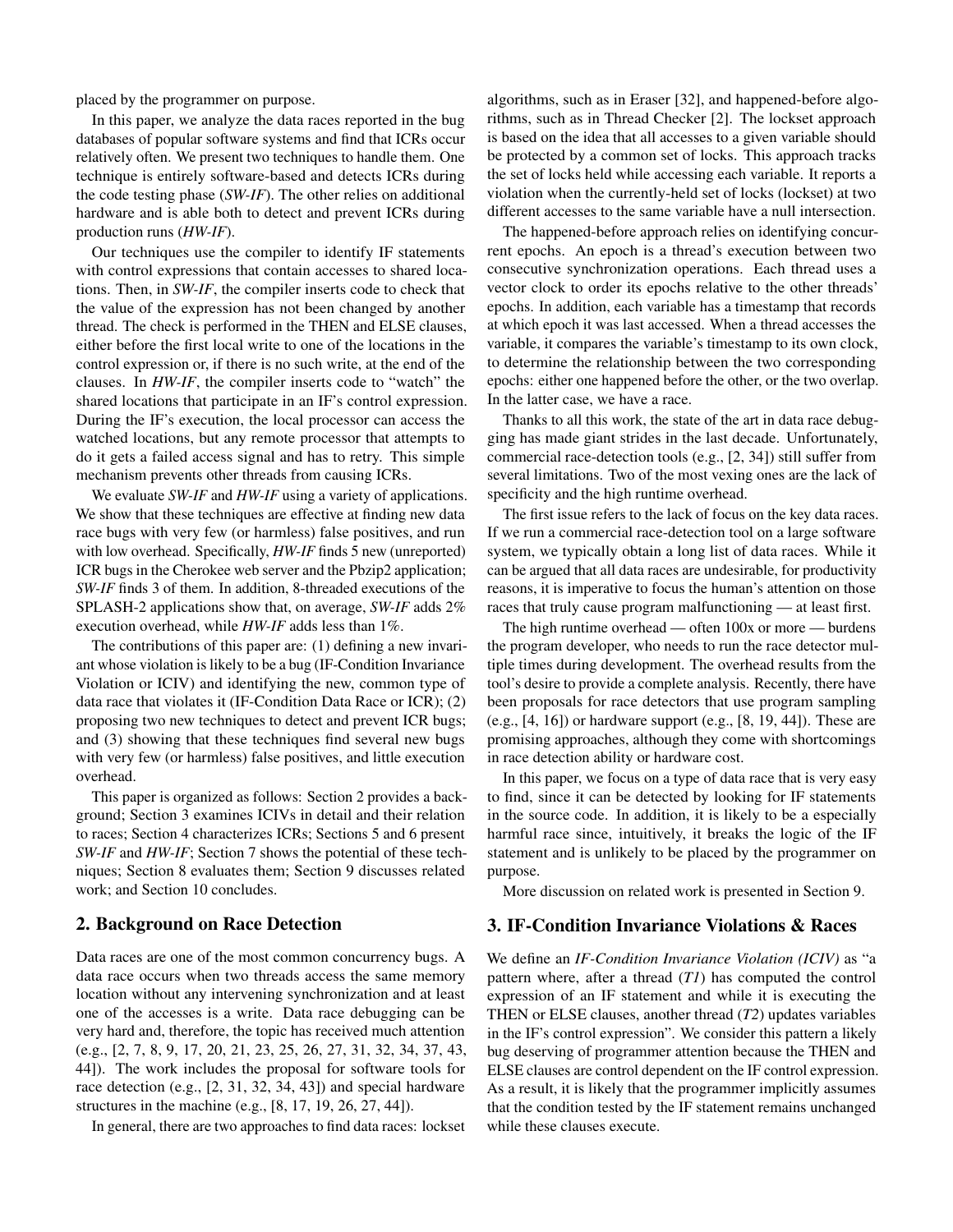| Application    | # Reported<br>Data Races | Bug ID                                                                                                                                                                                       | # IF-Condition<br>Data Races | Language       |
|----------------|--------------------------|----------------------------------------------------------------------------------------------------------------------------------------------------------------------------------------------|------------------------------|----------------|
| Apache         | 26                       | 25520, 21287, 45605, 49986-1, 49986-2, 49985, 47158, 48790, 1507,<br>31018, 45608, 44178, 254653, 49972, 40681, 40167, 728, 41659,<br>37458, 36594, 37529, 40170, 46211, 44402, 46215, 50731 | 20                           | $C, C++, Java$ |
| <b>MySQL</b>   | 13                       | 644, 791, 2011, 3596, 12848, 52356, 19938, 24721, 48930,<br>42101, 59464, 56324, 45058                                                                                                       | 8                            | $C, C++$       |
| Mozilla        | 11                       | 622691, 341323, 13377, 225525, 342577, 52111, 224911, 325521,<br>270689, 73761, 124923                                                                                                       |                              | $C, C++$       |
| Redhat (glibc) | $\mathfrak{D}$           | 2644,11449                                                                                                                                                                                   | $\Omega$                     | $\mathcal{C}$  |
| Java SDK       |                          | 6633229                                                                                                                                                                                      |                              | Java           |
| Pbzip2         |                          | Data race from [40]                                                                                                                                                                          |                              | $C++$          |
| Total          | 54                       |                                                                                                                                                                                              | 38                           |                |

**Table 1: Data races studied. They are mostly obtained from the bug databases of popular software systems.**

In Section 1, we said that the obvious way to induce an ICIV is through a data race, which we call *IF-Condition Data Race (ICR)*. However, there are also non-racy ICIVs. They appear when the IF control expression is enclosed in a critical section, *T1* releases the lock after computing the expression and, before *T1* completes the THEN or ELSE clauses, another thread (*T2*) acquires the lock and updates variables in the expression.

Figure 2 shows two examples of non-racy ICIVs. In Figure 2(a), *T2* changes the value inside a critical section while *T1* is still executing the IF statement; Figure 2(b) is like (a) except that, in addition, *T1* reads the changed value. In neither case is there a data race.



While these patterns are likely indications of bugs, in this paper, we focus on *racy* ICIVs, namely ICRs. We experimentally find and characterize ICRs.

ICIVs are not the same as what is conventionally referred to as atomicity violations. Specifically, a single-variable atomicity violation requires that, in between two accesses to the same variable by a thread *T1*, a second thread *T2* accesses the variable. Many ICIVs are not single-variable atomicity violations because, as shown in Figure 1, *T1* may not access the variable for the second time. Consider now multi-variable atomicity violations. For example, a two-variable atomicity violation requires that *T1* accesses two variables (say with *rd x* and *rd y*) and, logically in between, another thread accesses these variables. For example, if *T2* only executes *wr x* in between, this is not an atomicity violation because *wr x* can be logically moved after *T1*'s *rd y*. Instead, *T2* has to execute *wr x* and *wr y* in between for it to be a two-variable atomicity violation. Consequenty, ICIVs are not necessarily multi-variable atomicity violations either. Conversely, many atomicity violations are not ICIVs

because ICIVs require a particular pattern associated with an IF statement.

## 4. An Analysis of IF-Condition Data Races

To get an idea of whether or not ICRs are common, we collected and analyzed data race bugs. Specifically, we took the 9 data races from Yu's list [40], and also mined the bug report databases of Apache, MySQL, Mozilla, the glibc library of Redhat, and JAVA SDK. From the bug report databases, we did our best effort to collect the bugs that met the following conditions: 1) programmers used the words "race condition" in the description of the bug and 2) it was relatively easy to pinpoint the race in the source code according to the description. The resulting 54 data race bugs obtained are listed in Table 1.

From this list, we identify those that are *IF-Condition Data Races (ICRs)*. An ICR is "a data race that occurs when a memory location accessed by a thread (*T1*) in the control expression of an IF statement is updated by a racy write from *T2* while *T1* is executing the THEN or ELSE clauses". Note that *T1* may or may not access the location again in the THEN or ELSE clauses. Figure 1 shows an example.

As shown in Table 1, we find that, of all these races, 38 (or 70%) are ICRs. This percentage should not be taken as representing an average that is valid across a wide range of applications — since we did not exhaustively analyze all the data races in the databases. Instead, it is an indication that ICR bugs are common and, therefore, deserve to be targeted by (inexpensive) debugging techniques. In addition, 6 out of these 38 ICR bugs (or 16%) involve 2 racing variables. These bugs are all double-checked lock (DCL) [33] races.

We now present two new techniques, *SW-IF* and *HW-IF*, which are best efforts to detect and prevent ICRs. Strictly speaking, *SW-IF* and *HW-IF* detect and prevent ICIVs but, in this paper, we are interested in racy ICIVs — that is, ICRs. Both *SW-IF* and *HW-IF* rely on a compiler pass that identifies IF statements with control expressions that include shared variables.

## 5. SW-IF: Detecting IF-Condition Data Races

#### 5.1. Main Idea

SW-IF attempts to find ICRs by inserting code at the end of the THEN and ELSE clauses of the IF statement, that checks whether the value of the control expression has changed. If it has, it is a very good indication that another thread wrote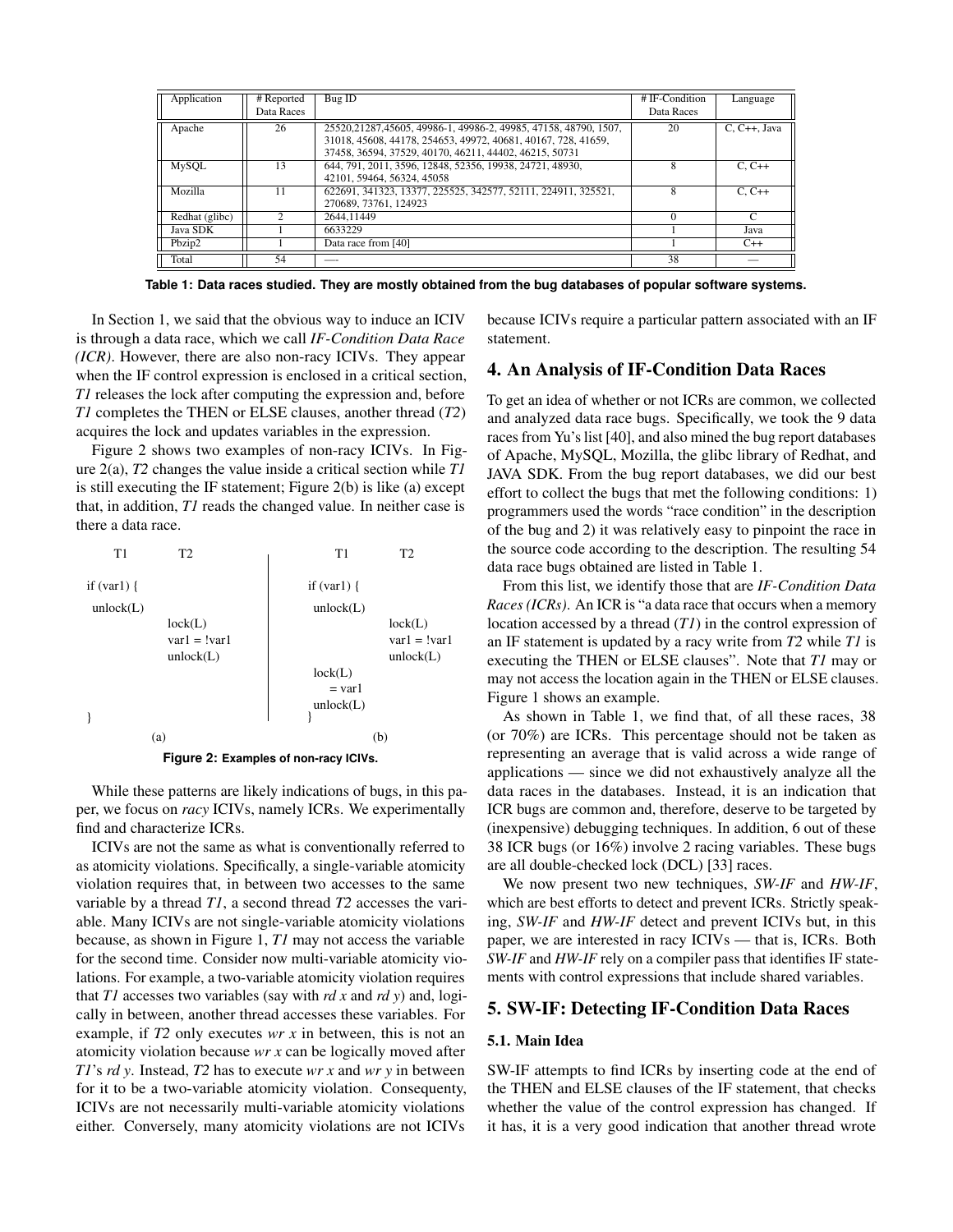to the variables in the expression. Sometimes, the compiler is forced to insert the check earlier, before the THEN or ELSE ends, because local writes modify or can modify the value of the control expression. We call the locations in the program where the compiler inserts these checks *Confirmation* points.

More formally, for a given IF statement, call *E* the control expression, *E(SL)* the set of potentially-shared locations accessed in *E*, and *E(L)* the set of all locations accessed in *E*. We only analyze an IF statement if its *E(SL)* is not empty. In this case, the compiler sequentially searches each of the THEN and ELSE clauses for any statement that might potentially perform a write to *E(L)*. If it finds any, the Confirmation point is placed before the first such write. If the compiler cannot find a candidate write, the Confirmation point is placed at the end of the clause. There is at most one Confirmation point *in each* of the THEN and ELSE clauses. This is so to reduce overhead.

At a Confirmation point, the compiler inserts code that recomputes *E*. If the logic value of *E* is different than the logic value *E* had when it was first executed in the IF's control expression, then a race bug is declared. Figure 3(a) shows the idea. Note that, to reduce overhead, we do not insert synchronization operations around the recomputation of *E*.

Like DataCollider [10], this approach is a best-effort one. This scheme may miss an ICR because the Confirmation point is placed earlier than at the end of the THEN or ELSE clause, and the data race happens between the two points. It can also miss the race because, although some variables in *E* changed, expression *E* returns the same logic value. In the following, we present the algorithm, and then discuss the limitations.

#### 5.2. Algorithm

We use the Cetus source-to-source compiler [13] to analyze and transform the code. The structure of our transformation algorithm, called *SW-IF*, is shown in Figure 3(b). The algorithm is performed in two steps: "Add Check" and "Add Delay". "Add Check" identifies the Confirmation points and inserts the checks. This is the only step used if we want to run *SW-IF* with minimal overhead. "Add Delay" is a pass that is useful if we want to force different program interleavings and we can tolerate more overhead.

5.2.1. Adding Checks. In the first step, the compiler needs to identify all the IF statements that will be augmented with Confirmation points. We call this set the *Monitor* set. Such a set starts with all the IF statements that have control expressions that potentially access shared locations. Cetus is able to tell when accesses reference provably private locations. IF statements where *E* contains only accesses to provably private locations are not part of the Monitor set.

*SW-IF* removes from the Monitor set those IF statements where *E* includes writes. *SW-IF* does not support writes because, otherwise, when it recomputes *E* at a Confirmation point, it would have side effects. The only exception to this rule is when *E* only contains the *++* or *- -* operator, and Cetus can prove that there is no aliasing. In this case, the IF statement is kept in the Monitor list, and *E* will be recomputed at the Confirmation point without the *++* or *- -* operation.



**Figure 3: High-level structure of the** *SW-IF* **algorithm.**

*SW-IF* also removes from the Monitor set those IF statements where *E* contains a function call. *SW-IF* does this to avoid unwanted side effects at Confirmation points, or the need to perform expensive interprocedural analysis to analyze function side effects. The exceptions are C standard functions that do not write variables, such as string compare (strcmp and strncmp) and absolute (abs). In general, neither writes nor procedure calls are common in control expressions.

For each IF statement in the Monitor set, *SW-IF* finds the Confirmation points of the THEN and ELSE clauses. Then, it inserts there the recomputation of *!E* and *E*, respectively. Finding the Confirmation point boils down to finding the first potential write to *E* within the THEN or ELSE clause and for this, we rely on the alias analysis provided by Cetus. We make an exception for function call statements however. Limitations of Cetus in analyzing the side effects of function calls cause the placement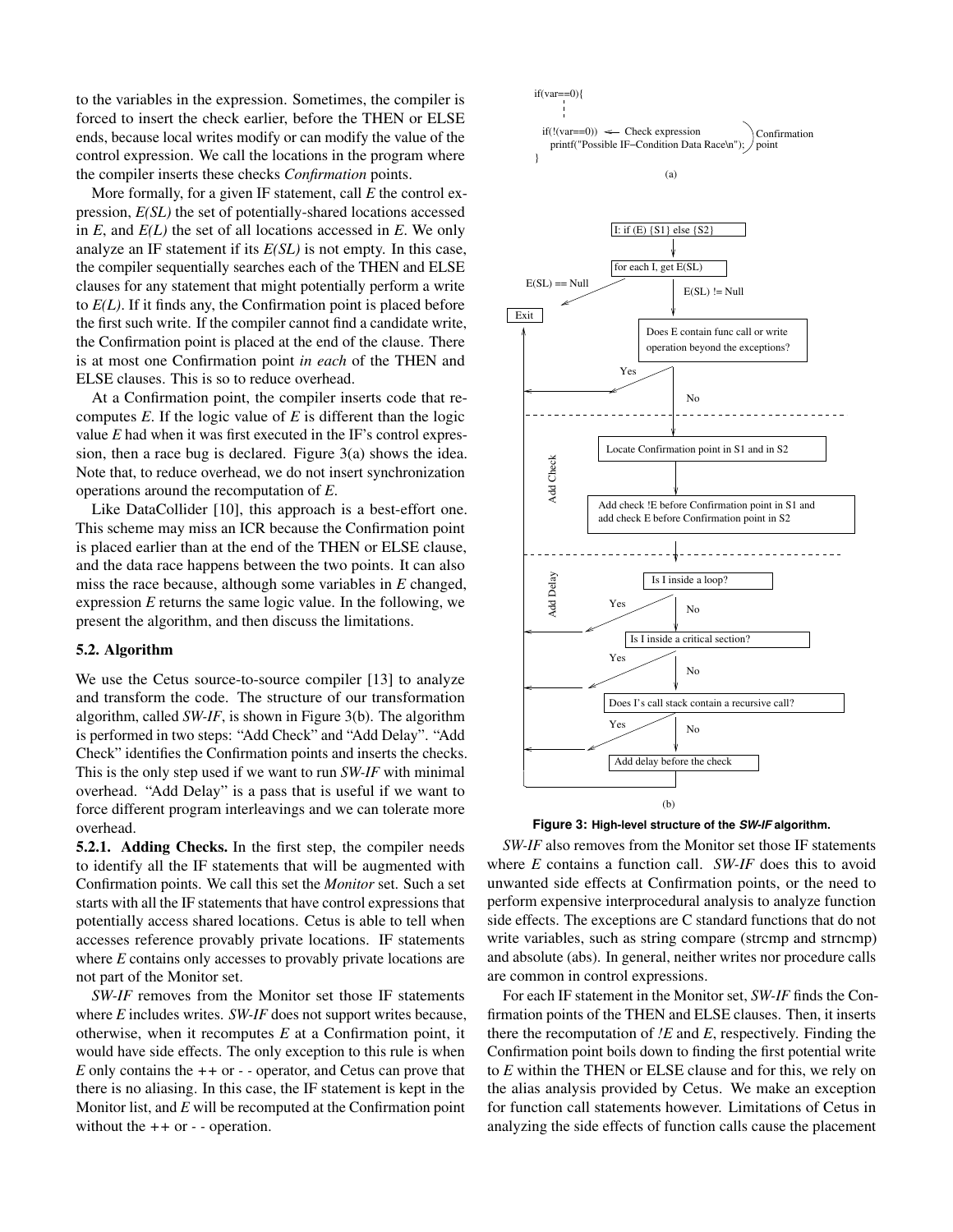| if $\frac{\text{var}}{n} = 0$<br>$bar()$ ;<br>if $\frac{\text{var} = 0}{1}$<br>if $\frac{\text{var}}{n} = 0$<br>foo $(n-1)$ ;<br>Do not add delay here.<br>Do not add delay here.<br>if $(!(var==0))$<br>if $(!(var==0))$<br>if $(!(var==0))$ | for $(i=0; i$ | Lock $(l)$ | foo $(n)$ | bar()                  |
|-----------------------------------------------------------------------------------------------------------------------------------------------------------------------------------------------------------------------------------------------|---------------|------------|-----------|------------------------|
| Unlock (1)<br>(a)<br>(c)<br>(b)                                                                                                                                                                                                               |               |            |           | Do not add delay here. |

**Figure 4: Three types of IF statements where** *SW-IF* **does not insert delays.**

| Mode    | False Negatives (Failure to Signal IF-Condition Race)                                 | False Positives (Incorrectly Signal IF-Condition Race)    |
|---------|---------------------------------------------------------------------------------------|-----------------------------------------------------------|
|         | Occasional:                                                                           | Rare:                                                     |
|         | $\bullet$ Racing writes update E but do not change the overall logic value of E       | • Before the Confirmation point, the local thread modi-   |
| SW-IF   | • Potential local writes to E force Confirmation point early and race happens later   | fies the logic value of E without the compiler being able |
|         | • Unsupported writes or functions in E prevent insertion of Confirmation point and    | to analyze it.                                            |
|         | race happens                                                                          | • Certain non-racy IF-Condition Invariance Violations     |
|         | Rare:                                                                                 | Harmless:                                                 |
| $HW-IF$ | • Inability to watch the side effects of functions called in E and race happens there | • Due to simplified AWT hardware: "False sharing"         |
|         | • Simplified support for monitoring nested IFs                                        | data races and external read conflicts                    |
|         | • Race under special conditions: breaking a deadlock and preempting a thread          | • Non-racy IF-Condition Invariance Violations             |

**Table 2: False positives and false negatives in** *SW-IF* **and** *HW-IF***.**

of Confirmation points to be too conservative if placed before every call that might potentially update *E*. Hence, we insert a Confirmation point before only the function calls that have a high probability of updating *E*, that is, functions with arguments that contain addresses of or references to variables in *E*. Also, if the IF statement includes a loop and the loop contains a potential write to *E*, *SW-IF* places the Confirmation point before the loop. If no potential writes are found, the Confirmation is inserted at the end of the THEN or ELSE clause.

5.2.2. Adding Delays. In a development scenario, we may want to precede each Confirmation point check with a small sleeping delay, so that we can potentially force a different interleaving and uncover a bug. Consequently, in the "Add Delay" step, *SW-IF* selects the IF statements within the Monitor set that can additionally be instrumented with delays. We call the resulting set the *Delay&Monitor* set. To obtain the Delay&Monitor set, *SW-IF* removes three types of IF statements from the Monitor set (Figure 4). Adding delays in these IF statements could potentially add too much overhead.

The first two types of IF statements to remove are those inside loops or critical sections. We use Cetus' intermediate representation tree to check interprocedurally if there are loops or critical sections enclosing the IF statement. The third type of IF statements to remove are those whose call stack contains a recursive function. This case is identified using the stronglyconnected component analysis in Cetus.

### 5.3. Limitations

*SW-IF* is attractive because, while being an entirely softwareonly solution, the impact on execution speed is almost negligible, allowing it to be used extensively with many input sets and test cases. It can be left on during the entire testing phase with the programmer barely noticing any slowdown. However, it may suffer from false negatives (i.e., miss an ICR) and, in unusual cases, false positives (i.e., incorrectly declare an ICR). The top row of Table 2 summarizes the sources of ICR false negatives and false positives for *SW-IF*.

There are three scenarios where *SW-IF* can suffer false nega-

tives. One is when racing writes update one or more locations in *E* but the overall logic value of *E* remains the same. *SW-IF* chooses to check the logic value of *E* only because it assumes that the programmer only relies on it being invariant. The second scenario is when a potential local modification of *E* forces *SW-IF* to place the Confirmation point early, and the data race happens between that point and the THEN/ELSE clause end. The final scenario is when unsupported writes or function calls in *E* prevent *SW-IF* from inserting a Confirmation point and a data race happens. False negatives caused *SW-IF* to miss some ICR bugs in the applications we tested.

False positives occur in two cases. First, they occur when the thread executing the IF statement updates the logic value of *E* before the place in the code where *SW-IF* puts the Confirmation check. In this case, the check will incorrectly declare a data race. This case can occur due to function side effects in function calls before which Cetus chose not to insert a Confirmation point. Figure 5 shows such an example, where F modifies \*p as a side effect, and the check in the end signals an ICR. The second case occurs in certain non-racy ICIVs, such as in those shown in Figure 2. Overall, we found these two cases to be very rare: in our experiments with real applications, *SW-IF* did not experience any false positives.

If 
$$
(^*p == q)
$$
  
\nF(); //  $'p ==!q$  in F  
\nConfirmation point  
\n}

#### **Figure 5: Example of false positive in** *SW-IF***.**

Note that, since *SW-IF* does not place synchronizations in Confirmation points, it can insert a racing read in non-racy ICIVs, such as those in Figure 2. Finally, *SW-IF* is also limited in that it can only detect, not prevent, ICRs. By the time it detects the race at the Confirmation point, the race has already happened. *SW-IF* can only raise an exception or print an error message. To address the limitations of *SW-IF*, we now propose *HW-IF*, which augments it with some hardware support.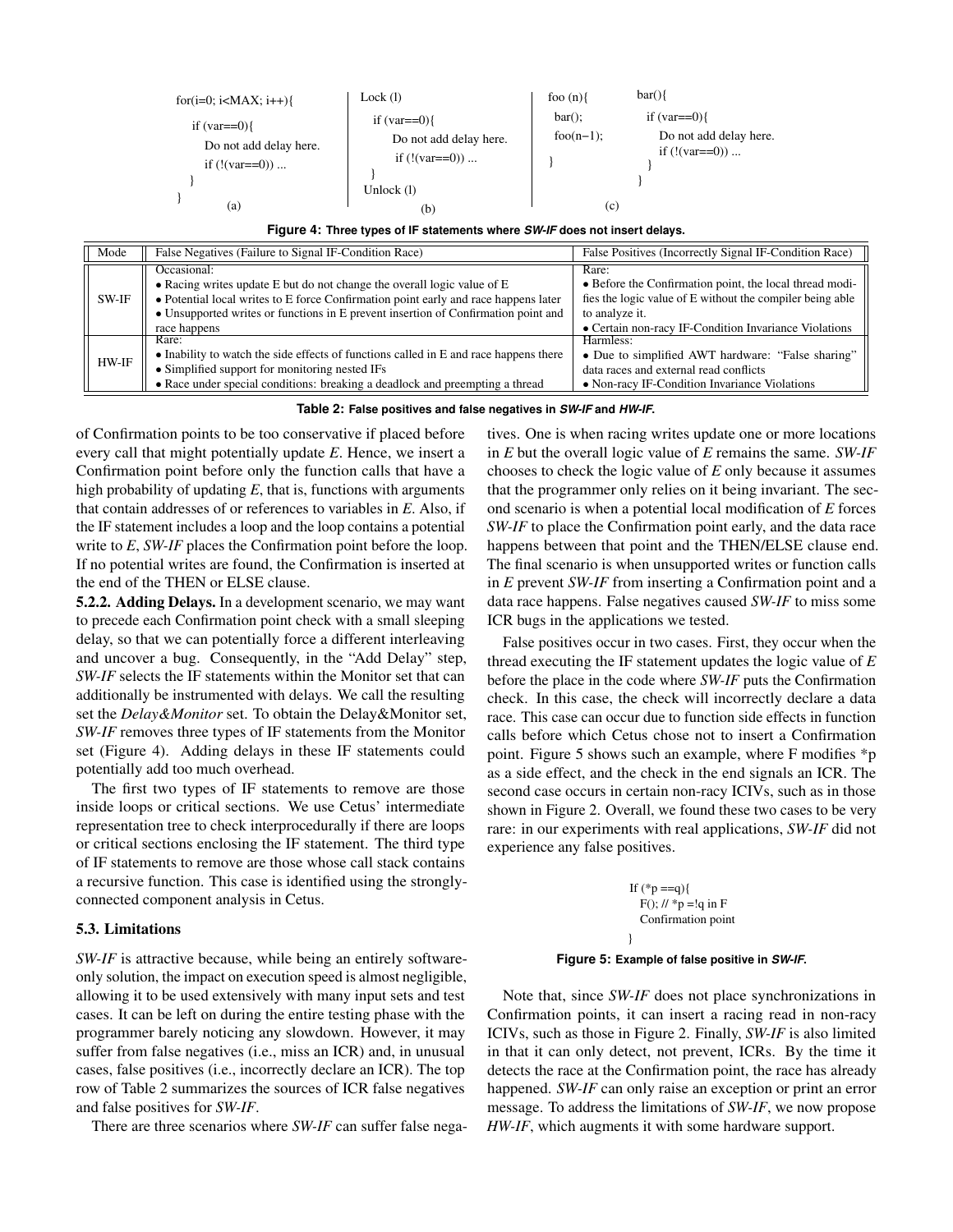## 6. HW-IF: Detecting & Preventing ICRs

## 6.1. Main Idea

In *HW-IF*, the compiler searches for IF statements that can cause ICRs as before. But this time, instead of Confirmation points, the compiler inserts, right before the IF statement, code to "watch" all the shared locations that are accessed in the control expression. The hardware envisioned has a functionality that extends the current watchpoints provided by x86 processors [11]. Specifically, we envision that the local processor can still access the watched locations. However, any remote processor that attempts to access them will get a failed memory access signal that will prompt the hardware to retry the access transparently to the software. At the end of the IF statement, the compiler inserts code to stop watching the memory locations. At that point, the accesses from the other processors will succeed. In this way, *HW-IF* detects and prevents ICRs.

## 6.2. Operation of HW-IF

A simple design of *HW-IF* is shown in Figure 6(a). For simplicity, we consider a bus-based multicore, although more scalable organizations can be designed. As part of the bus controller, there is a hardware table called the Address Watch Table (AWT). Each AWT entry contains information about one watched memory location: it contains the address of the cache line containing the watched location and the ID of the "owner" processor.



**Figure 6: Hardware needed for** *HW-IF* **(a) and code augmented by the compiler (b).**

The compiler augments the code as in Figure 6(b). For each shared location accessed in the control expression, the compiler emits a *Watch* instruction. If the expression has a function call, the Watch instructions are for the addresses passed as arguments to the function. A Watch instruction for an address issues a bus access that allocates an entry in the AWT with the address. The bus access has the same effect as a bus write by the issuing processor in an invalidation-based protocol. Specifically, any cache (other than the issuing one) with a copy of the cache line has to write it back to memory (if its state was Dirty) and invalidate it (irrespective of the state it was in).

This operation does not add much execution overhead. The reason is that the control expressions in IF statements typically access few shared locations. For our applications, a control expression accesses on average 1.6 shared locations.

From then on, during the execution of the IF statement, when a processor other than the owner tries to reference a location being watched, it misses in its cache and issues a bus access. As shown in Figure 6(a), the AWT observes the access. If the requested address matches an address in one of AWT's entries and the requester is not the owner of the entry, the AWT returns a failed-access transaction (called negative-acknowledge or Nack). A Nack prompts the requesting processor's hardware to automatically retry the access, transparently to the software. This will continue until the owner processor removes the address from the AWT. The owner processor can always access the watched locations, either from its cache or from memory. Its bus access is not Nacked by the AWT.

At the end of the IF statement, the owner processor issues an *Unwatch* instruction, which clears all the AWT entries that it owns. A subsequent access from any processor to the previouslywatched locations now succeeds.

Watch and Unwatch have acquire and release semantics, respectively. This means that no access past the Watch can proceed until Watch completes, and all accesses prior to the Unwatch have to be completed before Unwatch can proceed.

For simplicity, we flatten out nested IF statements, which means that the watched locations of all the nesting levels have equal status, and the first Unwatch clears all the entries of the owner processor. As a result, the remaining parts of the outer IF nests lose the ability to watch their addresses.

Overall, the proposed *HW-IF* design emphasizes hardware simplicity. We can improve its efficiency at the expense of more complicated hardware. For example, we can improve IF nesting support by including hardware counters in the AWT that are incremented and decremented at each monitored IF entry and exit. Similarly, we can eliminate the continuous Nack and retry with hardware support. However, our evaluation shows that this *HW-IF* design is already highly effective.

#### 6.3. Discussion

*HW-IF* is attractive because it has an overhead low enough to be used on-the-fly, and can both detect and prevent ICRs. This means that *HW-IF* can prevent bugs from manifesting in a production environment. In addition, *HW-IF* suffers very few false negatives (i.e., failures to signal ICRs) and the false positives that it may have (i.e., incorrect signaling of ICRs) are usually harmless. The bottom row of Table 2 summarizes the sources of false negatives and false positives for *HW-IF*.

*HW-IF* has very few false negatives because it has none of those present in *SW-IF*: (i) since it constantly monitors all accesses to shared locations in *E*, it detects racy writes even if their combined effect does not change *E*'s logic value; (ii) it monitors IF statements from beginning to end, and so has no false negatives due to premature Confirmations; and (iii) it monitors IF statements even when *E* includes write operations and function calls, since *E* is not re-evaluated at any Confirmation point.

The only false negatives can occur due to the inability to watch the side effects of functions called in *E*, the simplified support for nested-IF monitoring, and certain special conditions related to deadlocks and thread preemption. We consider this third class in Section 6.4.

False positives can still happen, but they typically cause nothing but a slight delay in a cache line access. There are three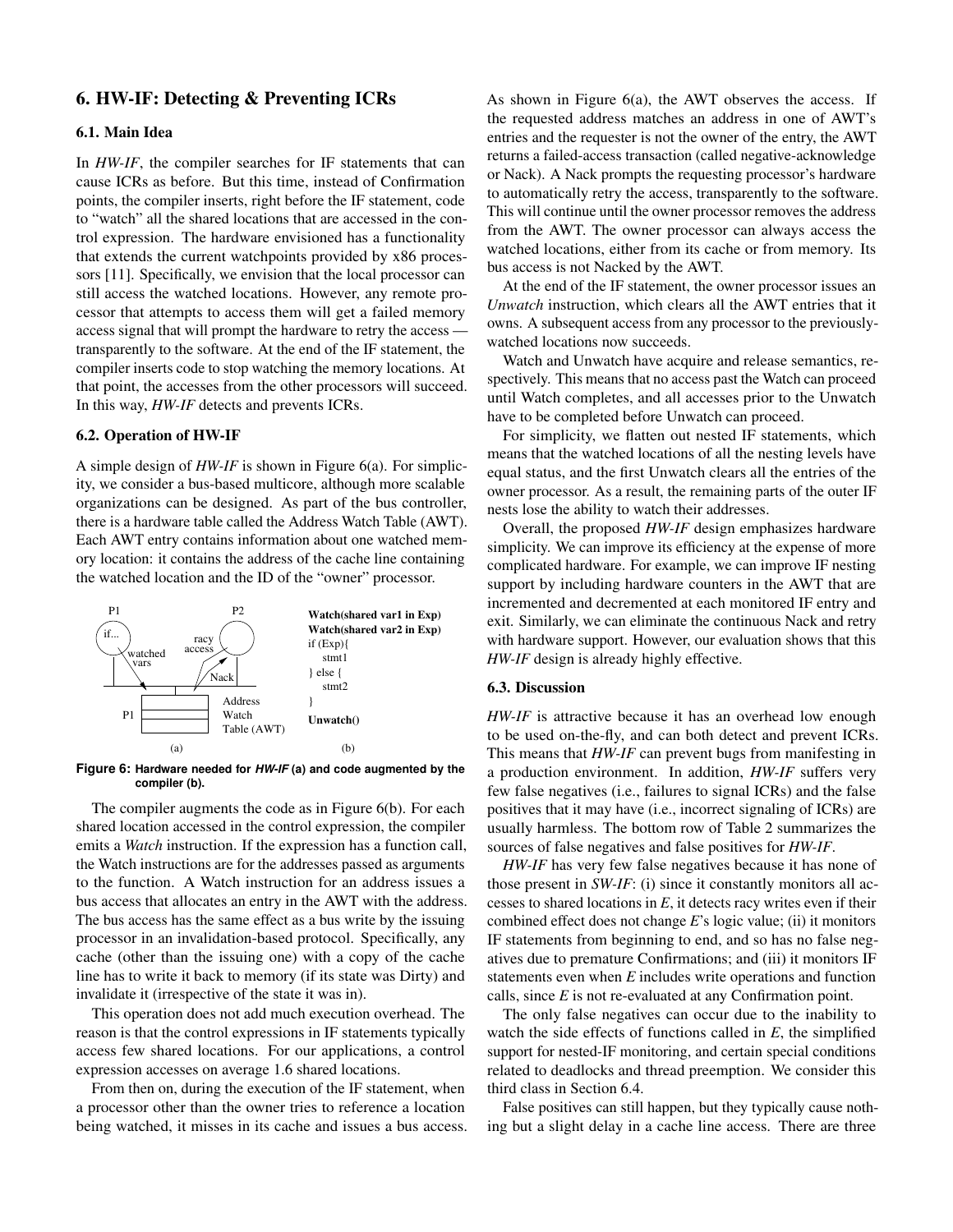sources of false positives. The first one results from the fact that the AWT deals with cache line addresses, and false sharing can cause it to signal a data race even when there is none. This issue can be avoided by designing an AWT that works at word or byte granularity. The second source of false positives is external reads to addresses accessed in *E*. These accesses do not cause ICRs, but induce Nacks from the AWT. This issue can be easily avoided by building the AWT to allow external read accesses. The third source of false positives is non-racy ICIVs. Overall, since false positives are inexpensive, we tolerate these cases.

Finally, note that *HW-IF*, as an extension of current watchpoints, provides a good hardware primitive to use in a broad range of debugging and security uses.

#### 6.4. HW-IF Implementation Issues

6.4.1. Deadlock Effects. Whenever there is a mechanism for one processor to stall a second one, as in the case of *HW-IF*, one must watch for possible deadlocks. In *HW-IF*, a deadlock may occur in two cases, which may lead to false negatives and are easily handled. The first one appears when two processors are executing IF statements, both allocate AWT entries, and the timing is such that each ends up waiting for the other. Specifically, processor *P1* references a variable that is being watched by *P2* (it is in AWT's *P2* entry) and gets Nacked, while *P2* references a variable watched by *P1* and gets Nacked. This may occur, for example, when the control expressions of the two IF statements have common variables, or when the variables are different but share the same cache line (false sharing).

This case is solved by adding a Cycle Detection (CD) vector to the AWT controller. The CD vector has one entry per processor, and each entry contains the ID(s) of the processor(s) that are being Nacked by that particular processor, if there exists any. When a Nacking processor executes *Unwatch* and clears all its AWT entries, its CD entry is also cleared. On each Nack, the CD vector hardware attempts to detect a cycle by starting from the entry of the Nacking processor, reading the IDs in the entry, and using the IDs to read the corresponding entries in the CD. This process repeats until either there are no more Nacked processors or we end up in the entry of the original processor after two or more steps. In this case, a deadlock has been detected. If this happens, the AWT controller simply lets one of the bus accesses proceed instead of Nacking it. In the worst case, we are allowing a data race (which becomes a false negative); in the most likely case, the deadlock was due to false sharing.

The second case is when a thread *T1* executing an IF statement that is stalling a second one (*T2*) ends up spinning on a synchronization variable owned by *T2*. This case is solved by a small modification to the synchronization library. Specifically, after a processor has spun on a synchronization variable for a long time, the library simply clears the processor's AWT entries by executing *Unwatch*. If the spinning was due to the scenario described, the deadlock is broken by allowing a potential data race (which is a false negative). Custom user synchronizations can be instrumented in a similar fashion, after identifying them using methods proposed by Tian *et al.* [35]

6.4.2. Other Effects. There are other issues related to the practical implementation of the *HW-IF* hardware. The first one has to do with thread preemption and context switching. When a thread executing an IF statement with an entry in the AWT is preempted from its processor, the OS clears the processor's AWT entries using *Unwatch*. This avoids the possibility of long spins by other threads. While more advanced solutions are possible that rely on associating process IDs to AWT entries, they are unlikely to be cost-effective.

The second issue is support for multithreaded processors. Multithreaded processors have multiple hardware contexts and run multiple threads at a time. It is possible that different threads executing on different contexts of the same processor concurrently execute different IF statements. In this case, *HW-IF* can use an approach similar to the one described by Pacman [28]. The approach requires an extension where the messages sent by processors to the AWT include both the processor ID and the hardware context ID within the processor. Similarly, AWT entries would have both a PID and a context ID field. However, since the AWT is connected to the network, it can only observe data sharing across processors — not across contexts in a processor. Consequently, for *HW-IF* to work, a parallel program can only use one context per processor — although multiple programs can use multiple contexts of a processor. To allow a program to use multiple contexts from a processor, bigger changes would be needed.

A final issue has to do with the scalability of the AWT. We have assumed a centralized AWT, which is reasonable for a snoopy protocol. However, in a directory-based protocol, we need to distribute the AWT across different directory modules. Fortunately, like the directory, the AWT can be designed for a distributed environment, which is partitioned based on address ranges. Hence, each directory module has an associated AWT module, which is in charge of the range of physical addresses corresponding to that directory module.

## 7. Potential: Detect Existing ICR Bugs

We take the 38 ICR bugs from Table 1 and characterize whether they can potentially be detected with *SW-IF* and/or detected and prevented with *HW-IF*. Our approach is to manually inspect the source code of these bugs and, from it, decide whether they can be handled by our schemes. We estimate that *SW-IF* can detect 47% of these bugs. On the other hand, *HW-IF* can detect and prevent all of them. Table 3 shows the data broken down on a per-application basis.

| Application    | # IF-condition<br>Data<br>Races | # Detected<br>by $SW-IF$ | # Detected<br>and Prevented<br>by HW-IF |
|----------------|---------------------------------|--------------------------|-----------------------------------------|
| Apache         | 20                              |                          | 20                                      |
| <b>MySQL</b>   |                                 |                          |                                         |
| Mozilla        |                                 |                          |                                         |
| Redhat (glibc) |                                 |                          |                                         |
| Java SDK       |                                 |                          |                                         |
| Pbzip2         |                                 |                          |                                         |
| Total          | 38                              | 18                       | 38                                      |

**Table 3: Bugs potentially handled on a per-application basis.**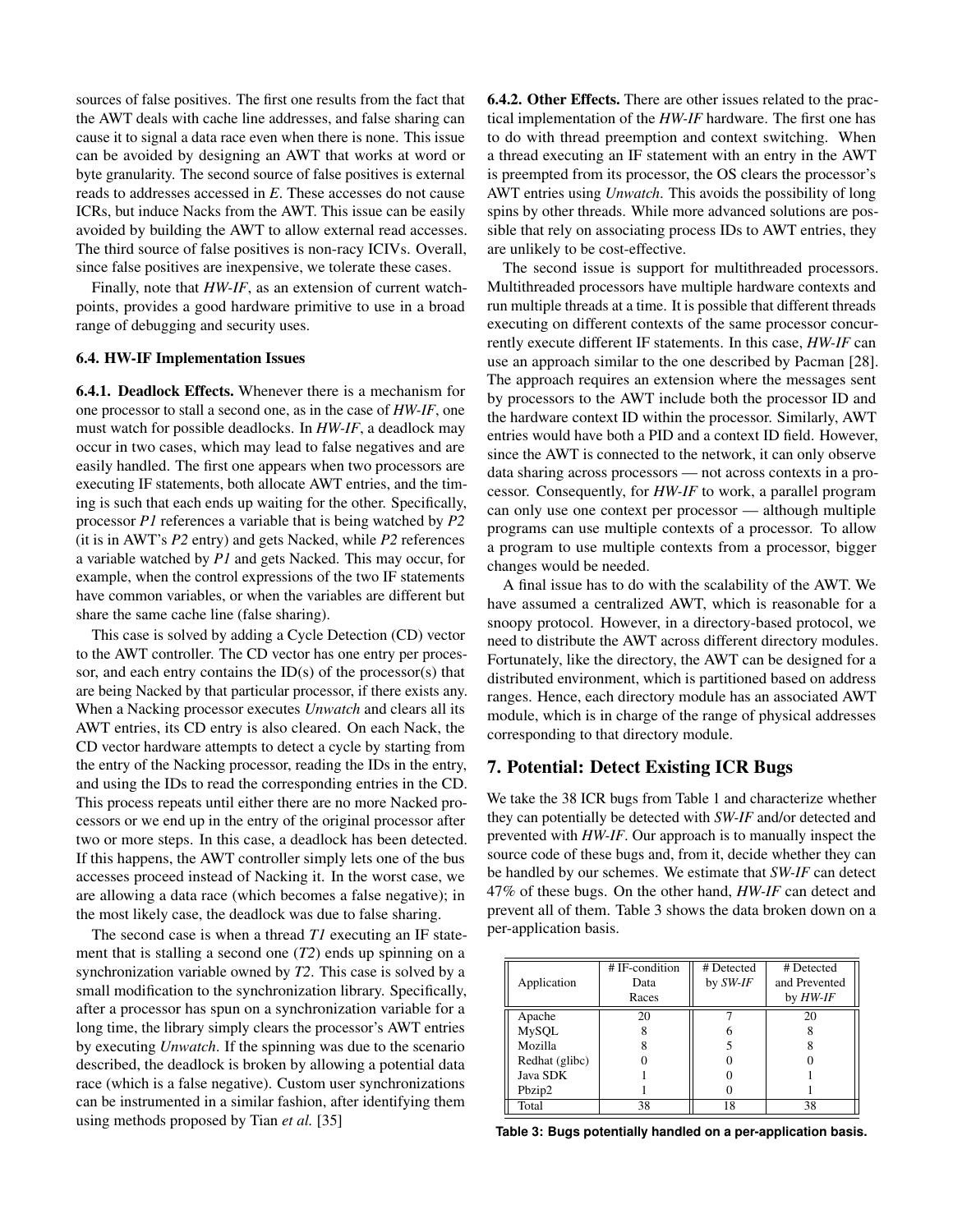



To understand how we reached these conclusions, Figure 7 shows examples of two ICR bugs from Table 1. Figure 7(a) is a typical ICR that can be detected by *SW-IF*. In the bug, thread *T1* tests *thd* $\rightarrow$ *proc\_info* and then uses it. Meanwhile, *T2* sets *thd* $\rightarrow$ *proc\_info* to 0.

Figure 7(b) shows an ICR that cannot be detected by *SW-IF* but can be handled by *HW-IF*. There is an IF statement in *T1* and a write statement in *T2*. The control expression in the IF contains a call to *apr\_atomic\_casptr*, which is an atomic compareand-swap. It swaps  $\&(qi \rightarrow rp)$  and *new* recyle if  $&(qi \rightarrow rp)$  is equal to *new\_recycle*→*next*. In addition, *apr\_atomic\_casptr* returns the old value of  $\&(qi\rightarrow rp)$ . Between the return of *apr\_atomic\_casptr* and the comparison to *new\_recycle*→*next*, *T2* intervenes and pollutes *new\_recycle→next*, causing the bug. Detecting the bug in *SW-IF* is problematic because recomputing the control expression before leaving the THEN clause can cause side-effects due to the compare-and-swap. However, *HW-IF* can easily have the hardware watch all the shared locations accessed in the control expression and prevent the bug.

*HW-IF* also prevents a prevalent class of data race bugs called double-checked locking (DCL) [33]. In Section 4, we showed that 16% of all reported ICR bugs were DCL bugs. Figure 8 shows a simplified form of a bug from Apache (Bug #47158). In the example, a thread (*T1*) finds *x* to be null. Then, it updates *x.m* (as part of *Object()*) and *x*. The compiler or hardware can reorder the updates so that *x* gets updated before *x.m*. After the update to *x* but before the update to *x.m*, another thread (*T2*) executes the same code. *T2* finds that *x* is not null and goes on to use *x.m*, which is still uninitialized. If we use *HW-IF*, we place *Watch(x)* and *Unwatch()* around the innermost IF. This prevents *T2* from interleaving with *T1* during the initialization process and, therefore, avoids this bug. Recall that Unwatch has release semantics (Section 6.2) and, therefore, it only executes after all prior accesses have completed, including the updates to *x* and *x.m*. *SW-IF* is unable to detect this bug.

```
if (x == NULL)x = new Object(); // initializes x.l, x.m, etc
  }
y = x.m; synchronized (this) {
\} // end of DCL
if (x == NULL) // start of DCL
```
**Figure 8: Example of a double-checked lock (DCL) bug.**

In this section, we evaluate *SW-IF* and *HW-IF*. We start by describing our experimental setup (Section 8.1). Then, we characterize the IF statements in the applications (Section 8.2), and evaluate the execution overhead of our algorithms (Section 8.3), their effectiveness at detecting new data race bugs (Section 8.4), and the sensitivity of *SW-IF* to the delay inserted at Confirmation points (Section 8.5).

#### 8.1. Experimental Setup

We use the Cetus source-to-source compiler [13] to analyze and transform applications for *SW-IF* and *HW-IF*. Cetus uses its intermediate representation tree and call graph to find the IF statements that access shared locations. It then instruments them with either Confirmation points or Watch/Unwatch instructions.

For *SW-IF*, we run the applications with 8 threads on a desktop with 4 2-context Intel Xeon cores running at 2.33 GHz. For *HW-IF*, since there is no hardware that implements the AWT watchpoint table described in Section 6.2, we instrument the application code with PIN and call an execution-driven, cycle-level architectural simulator. The simulator models a chip multiprocessor (CMP) with 4 or 8 processors and a memory subsystem. The simulator intercepts the Watch and Unwatch instructions and emulates the AWT.

Each AWT entry is 62-bit long, and contains the line address, processor-ID, and Valid bit. Although a watched IF statement only accesses 1.6 locations on average, we conservatively have 100 entries in the AWT. In our experiments, the AWT never gets full. If it did, we would simply discard entries. When we add delay at Confirmation points, we add  $15\mu s$ . The default parameters are shown in Table 4.

| Architecture                 | CMP with 4 or 8 processors                  |
|------------------------------|---------------------------------------------|
| Coherence protocol           | Snoopy-based MESI on a 64byte bus           |
| Processor type               | 2-issue, in-order, 1GHz                     |
| Private L1 cache             | 32Kbytes, 4-way assoc., 64byte lines        |
| Private L <sub>2</sub> cache | 512Kbytes, 8-way assoc., 64byte lines       |
| L1 and L2 hit latency        | Min. 2 and 8 cycles round trip, respect.    |
| L <sub>2</sub> miss latency  | Min. 30 cycles round trip to other L2s and  |
|                              | 250 cycles round trip to main memory        |
| Watch/Unwatch instr.         | Min. 500 cycles (includes main mem. access) |
| AWT size                     | 100 entries; each entry is 62 bits          |
| Delay added (optional)       | 15 µs                                       |

**Table 4: Default architectural parameters.**

For the evaluation, we use the following applications. To characterize the IF statements in programs and to quantify the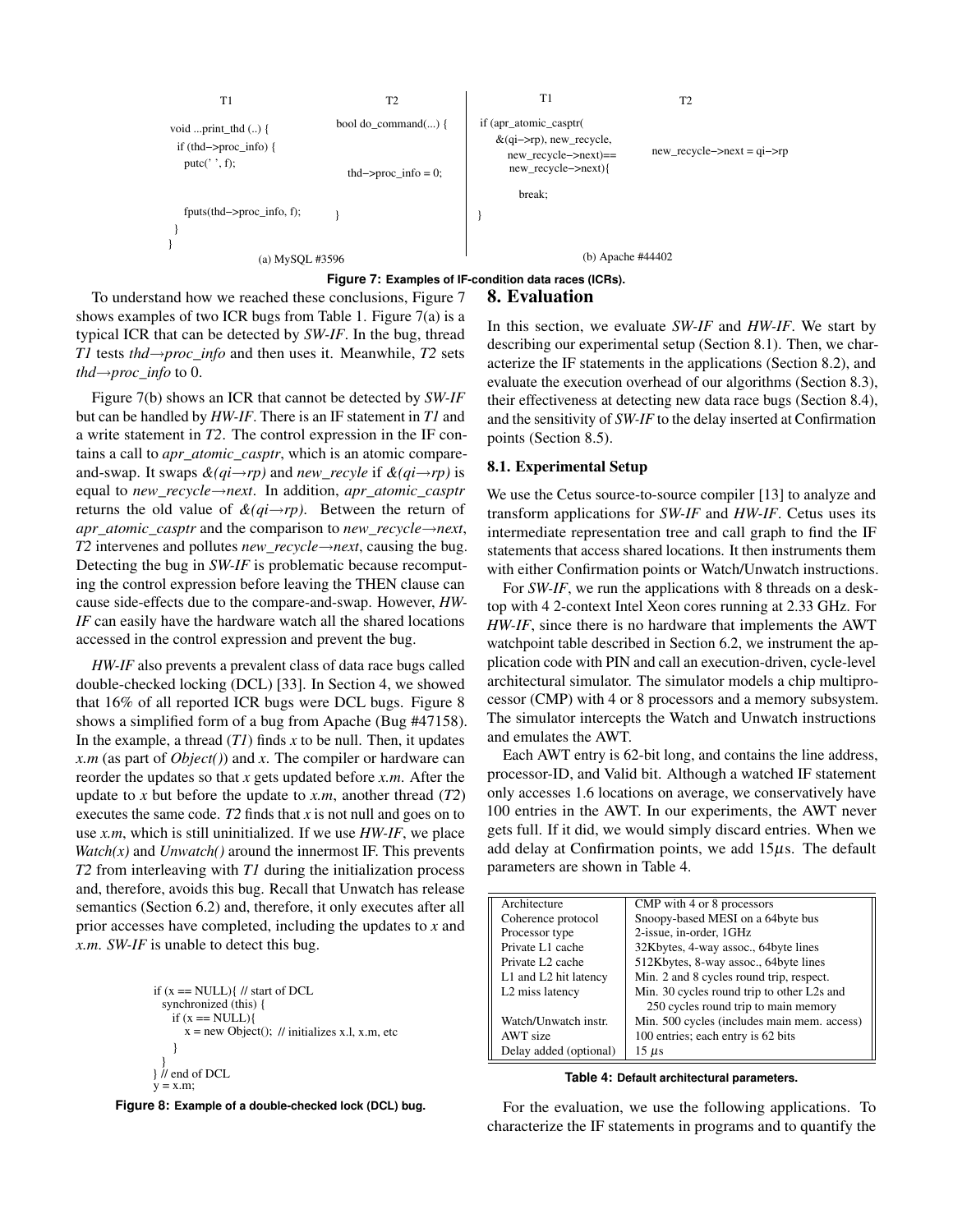performance overhead of our algorithms, we use the SPLASH-2 applications. The reason is that these codes have a well-defined standard input set, which is useful for measuring performance. As a reference, we also measure the performance overhead of running the popular Valgrind-3.6.1 [22] debugging tool. For Valgrid, we only turn-on its race detection part (Helgrind).

*SW-IF* and *HW-IF* do not find any ICRs in the SPLASH-2 codes. Therefore, we also run our algorithms on Cherokee-0.9.2 [1] and Pbzip2-0.9.4 [3]. Cherokee is a web server written in C, and Pbzip is a parallel data compression application that can be compiled by Cetus after disabling a few macros. Since Cetus can only analyze C programs, we cannot run any of the other applications from Table 1 that are written in C++ or Java. The glibc library is written in C. However, testing glibc in a stand-alone manner is not representative. For this reason, we do not do it. We also use Cherokee and Pbzip to explore the sensitivity of the race detection capabilities of *SW-IF* to the length of delay at Confirmation points.

We ran Cherokee and Pbzip using *SW-IF* and *HW-IF* 6 times each. As we will see, they found 8 ICRs. In addition, these are the only ICRs found by Helgrind. This indicates that our techiques are robust.

## 8.2. IF Statement Characterization

We first try to understand the structure of the IF statements. For this experiment, we use *SW-IF* with delay insertion. Table 5 lists the total number of IF statements in the codes and the number of checked (i.e., monitored with Confirmation points) IF statements — both the static number seen in the source code and the dynamic number observed at runtime. We see that about a third of all the dynamic IF statements are checked on average.

| Apps           | $#IF$ Statements |          | # Checked IF Statements |          |
|----------------|------------------|----------|-------------------------|----------|
|                | Static           | Dynamic  | Static                  | Dynamic  |
| Radiosity      | 357              | 12246807 | 216                     | 3225037  |
| Water nsquared | 63               | 13210272 | 39                      | 13134311 |
| Water spatial  | 111              | 8995819  | 48                      | 4955930  |
| Ocean con      | 518              | 141680   | 313                     | 16794    |
| Ocean non      | 302              | 141676   | 235                     | 8170     |
| Cholesky       | 283              | 834469   | 200                     | 715804   |
| FFT            | 60               | 804      | 55                      | 35       |
| LU cont        | 92               | 13620    | 79                      | 12387    |
| LU non         | 64               | 449      | 58                      | 285      |
| Radix          | 51               | 121      | 31                      | 45       |
| <b>Barnes</b>  | 90               | 1686857  | 62                      | 777343   |
| <b>FMM</b>     | 308              | 33421676 | 238                     | 1432271  |
| Raytrace       | 354              | 8530683  | 159                     | 3128360  |
| Average        | 204              | 6094225  | 133                     | 2108213  |

**Table 5: Static and dynamic number of IF statements.**

Figure 9 characterizes the dynamic IF statements further. It breaks the number of dynamic IF statements into *Checked*, *SharedNoCheck*, and *PrivateOnly*. *Checked* are those that are instrumented with Confirmation points; *SharedNoCheck* are those that have a shared location access in the condition expression but are not instrumented due to compiler limitations; *PrivateOnly* are those that only have accesses to private locations in the condition expression and thus do not need checks. The figure shows that *SW-IF* checks almost all of the IF statements that have shared accesses. It misses only 3% of the cases.



**Figure 9: Fraction of dynamic IF statements that are checked.**

Figure 10 shows the fraction of checked dynamic IF statements that have delays inserted in them. The figure breaks the number of checked dynamic IF statements into those that receive delays (*Delayed*) and those that do not. The *Loop*, *Recursive*, and *Lock* categories show the cases where the IF statement did not receive a delay because it was (i) in a loop, (ii) in a recursive call but not in a loop, and (iii) in a critical section but not in any of the prior categories. The figure shows that *SW-IF* inserts delays in about 20% of the dynamic checks on average. The main reason why this number is not higher is due to IF statements inside loops.



**Figure 10: Checked dynamic IF statements that receive delays.**

### 8.3. Performance Overhead

We now evaluate the performance overhead of *SW-IF* and *HW-IF*. To evaluate *SW-IF*, we run the instrumented applications natively using 8 threads. We consider two scenarios: binary instrumented with Confirmation points without delays (*SW-IF*) and with delays for the appropriate Confirmation points (*SW-IFdelay*). We also run the original uninstrumented binary (*Original*). As a reference, we also show the execution time of the applications running on Helgrind, which is the race detection part of Valgrind. While Helgrind is a much more general data race detector than *SW-IF*, it gives a reference data point. The results are shown in Figure 11 where, for each application, the bars are normalized to *Original*.

From the figure, we see that the average performance overhead of *SW-IF* is 2%. This is a very low overhead, which shows that *SW-IF* could even be used in a production environment. *SW-IFdelay* has an average performance overhead of 6%, which is still small enough for a debugging and testing environment. We also see that Helgrind has a much higher performance overhead. This is because it runs sequentially and uses a general algorithm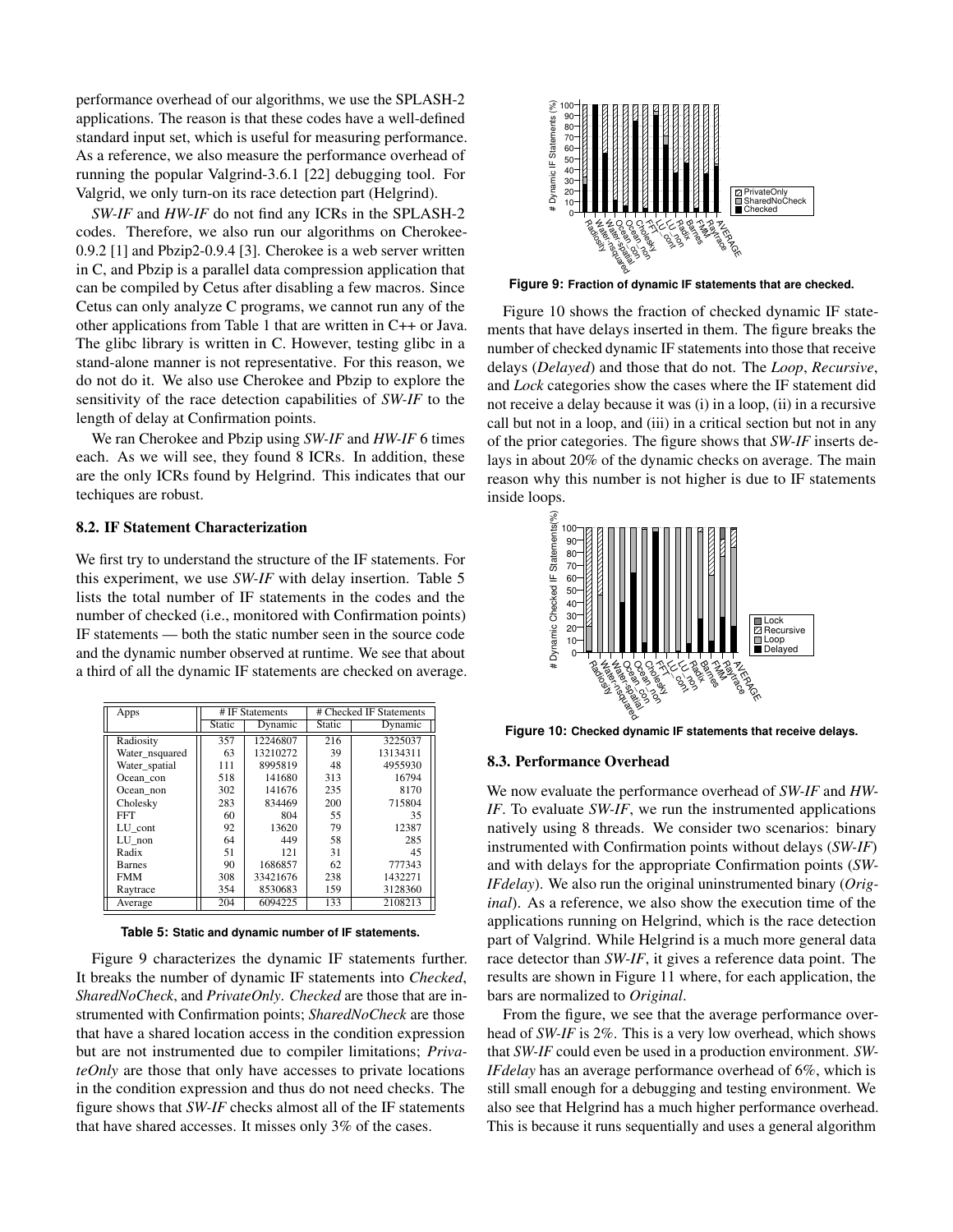

**Figure 11: Execution time of the applications under** *SW-IF***.**

that can find many classes of races.

To evaluate *HW-IF*, we run 4- and 8-threaded applications on the architecture simulator described in Section 8.1. The results are shown in Figure 12. The bars show the execution time overhead of running the application on a machine with *HW-IF* hardware over one without *HW-IF* hardware. We see that, on average, the execution overhead is less than 1% for both 4 and 8 threads. This makes *HW-IF* perfectly suitable for on-the-fly production environments.



**Figure 12: Execution time overhead of the programs under** *HW-IF***. The figure shows data for 4- and 8-threaded runs.**

The execution time overhead shown in Figure 12 is broken down into two components: *Stalls due to Nacks* and *Instruction overhead*. The *Stall* overhead is due to delays incurred by processors when they are issuing bus requests that are Nacked by the AWT. The *instruction overhead* refers to slowdowns incurred by processors when they are executing Watch and Unwatch, or when they suffer additional cache misses due to them. We can see from the results that the stalls due to Nacks cause negligible overhead; the overhead primarily comes from the Watch and Unwatch execution, and misses.

There is no standard input set for Cherokee and Pbzip2. However, if we use the same input set as Yu *et al.* [41], the measured execution time overhead for Cherokee and Pbzip2 is 3.2% and 1.4%, respectively, for *SW-IFdelay*; 1.1% and 0.6%, respectively, for *SW-IF*; and 0.8% and 0.4%, respectively, for *HW-IF*. These are small overheads.

## 8.4. Detecting New IF-condition Data Race Bugs

*SW-IF* without delays and *HW-IF* do not find any ICRs in the SPLASH-2 codes. However, they find several in Cherokee and Pbzip, and some of them are *new, unreported bugs*. Table 6 shows the ICRs that these algorithms find. The table assigns an ID to each bug, shows whether it is a new bug, lists the source code locations of the ICR, and shows whether *SW-IF* or *HW-IF* can find it.

| Bug ID     | <b>New</b> | Locations of the ICR                  |                | Found by |
|------------|------------|---------------------------------------|----------------|----------|
|            | Big?       |                                       | SW-IF          | $HW-IF$  |
| Cherokee-1 | Yes        | thread. $c:327$ – server. $c:1676$    | No             | Yes      |
| Cherokee-2 | Yes        | thread.c: $57 -$ bogotime.c: $114$    | Yes            | Yes      |
| Cherokee-3 | Yes        | thread.c: $1890 -$ server.c: $1132$   | No             | Yes      |
| Cherokee-4 | Yes        | thread.c:1945 – server.c:275          | Yes            | Yes      |
| Cherokee-5 | No         | bogotime.c: $114 -$ bogotime.c: $109$ | No             | Yes      |
| Cherokee-6 | No         | buffer.c: $92 - \text{buffer.c}:187$  | No             | Yes      |
| $Pbzip2-1$ | Yes        | $pbzip2.cpp:704 - pbzip2.cpp:966$     | Yes            | Yes      |
| Pbzip2-2   | No         | $pbzip2.cpp:1044 - pbzip2.cpp:889$    | N <sub>0</sub> | Yes      |

**Table 6: ICRs found.**

As shown in the table, our algorithms find 6 ICRs in Cherokee and 2 in Pbzip2, of which 5 are new, unreported bugs. We have reported these bugs to the software developers. *SW-IF* without delays detects 3 of them while *HW-IF* detects and prevents all of them.

To understand the new bugs in detail, Figure 13 displays the source code and the buggy interleaving for each new bug.

|            | Source Code                                                                   |                                                                     |  |
|------------|-------------------------------------------------------------------------------|---------------------------------------------------------------------|--|
| BugID      | T <sub>1</sub>                                                                | T <sub>2</sub>                                                      |  |
| Cherokee-1 | if (thread->conns $num > 0$ )<br>$thread$ ->conns num --:                     | conns $num += \text{THREAD}(\text{thread})$<br>$-\infty$ conns num; |  |
| Cherokee-2 | $if(thd->bogo now$<br>$==$ cherokee_bogonow_now)<br>return;                   | $cheroke\_bogonow_{now} = new time;$                                |  |
| Cherokee-3 | if(unlikely(srv->wanna exit))<br>$thd$ - $>$ exit = true;                     | $srv$ ->wanna exit= true;                                           |  |
| Cherokee-4 | if $((thd->exit==false)$ && ))<br>step_MULTI_THREAD_block<br>$(thd, \ldots);$ | $THREAD(i) \rightarrow ext = true;$                                 |  |
| $Pbzip2-1$ | if(OutputBuffer[currBlock]<br>.bufsize $<1$ $\ $ ) $\{$<br>$usleep(50000)$ ;  | OutputBuffer[blockNum]<br>.bufSize=outSize:                         |  |

**Figure 13: Description of the new ICRs found by** *SW-IF* **and** *HW-IF***.**

In Cherokee-1, *T2* updates shared variable *conns\_num*, which could be aliased to the variable that *T1* reads and writes. *HW-IF* can detect and protect against this bug. However, *SW-IF* cannot because *T2* makes *conns\_num* bigger and, therefore, if we test the *thread* $\rightarrow$ *conns\_num* $>$ *0* condition later, it will still be true.

In Cherokee-2, *T2* may change *cherokee\_bogonow\_now* before *T1* executes the return in the THEN clause of the IF statement. If so, the rest of the function that contains this IF statement may be incorrectly skipped. This bug can be detected by both *SW-IF* and *HW-IF*.

In Cherokee-3, *T2* can change *srv*→*wanna\_exit* after *T1* has used it in an IF control expression. Since the latter contains the function call *unlikely* with potential side-effects, *SW-IF* cannot be used. Hence, only the *HW-IF* scheme can detect this bug.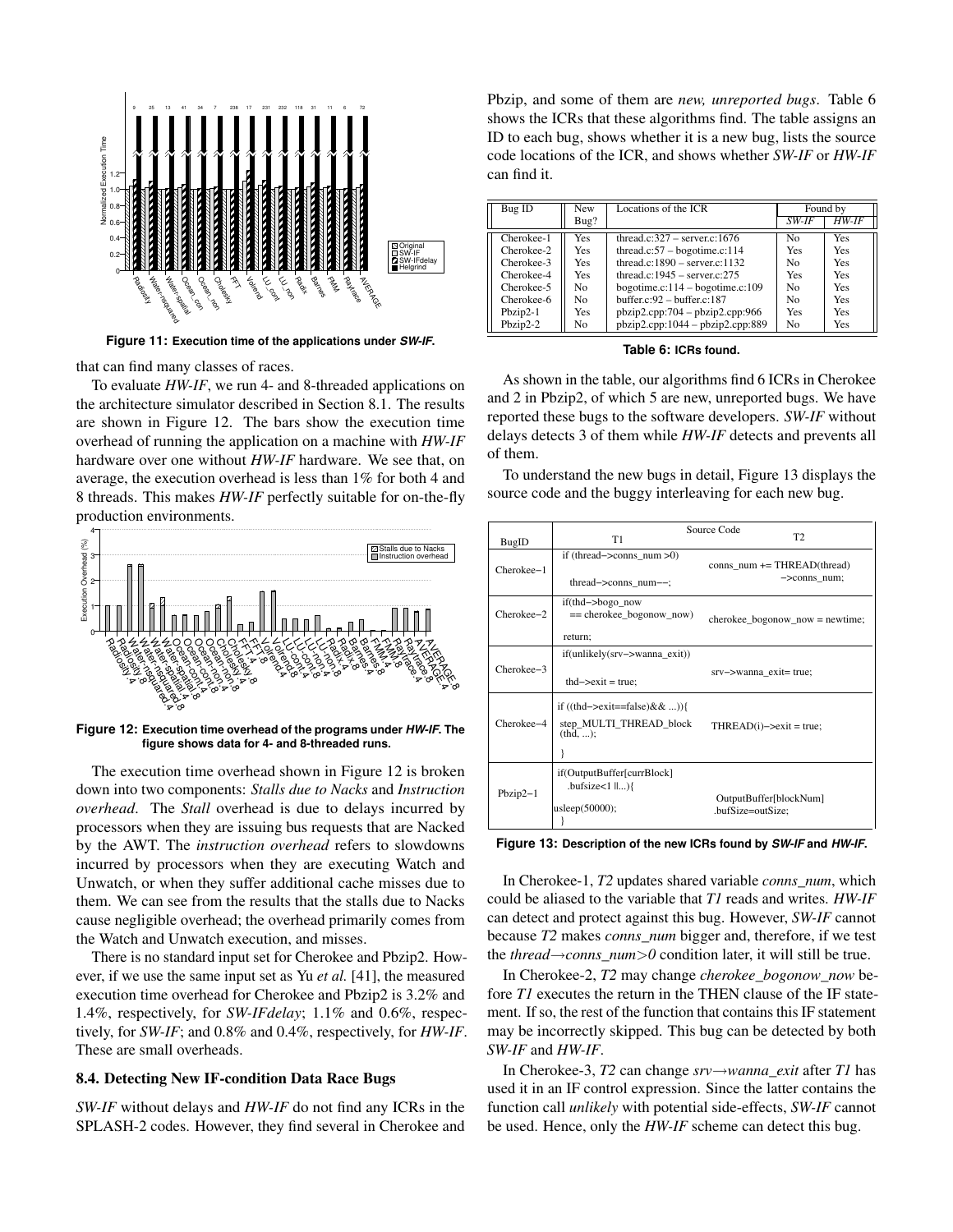Cherokee-4 and Pbzip2-1 are similar to Cherokee-2 in that *T2* can change the value of the IF control expression while *T1* is executing the THEN clause. For Cherokee-4, the result is an unnecessary block; for Pbzip2-1, the result is an unnecessary sleep. Both bugs can be detected with *SW-IF* and *HW-IF*.

It is important to note that while *SW-IF* missed some ICRs (i.e., it had false negatives) due to the limitations described in Table 2, it did not suffer any false positives: all ICRs reported by *SW-IF* were actual races. On the other hand, *HW-IF* detected and prevented all the ICRs that were reported by Helgrind (i.e., it had no false negatives). While *HW-IF* did suffer from the occasional false positive due to false sharing and due to external read conflicts in the AWT (as described in Table 2), false positives only result in Nacks. These Nacks had negligible impact on performance as we saw in Section 8.3.

Helgrind finds the data races in Table 6. However, when we ran Helgrind, we obtained messages for hundreds or thousands of data races — many of which have low importance. It took us several days to analyze the log.

#### 8.5. Sensitivity of SW-IF to Delays

Previous work [10] showed that adding delays at strategic points is beneficial when trying to expose data races. Hence, we perform the same experiments as in the previous section, but used *SW-IF* with delays. Our goal is to extend the time that *SW-IF* is able to detect the races.

We find that *SW-IFdelay* finds exactly the same number of data races as *SW-IF*, namely those of Table 6. It seems, therefore, that delays are not important for exposing ICRs for the particular applications we use.

## 9. Related Work

#### 9.1. Specialized Data Race Detectors

In the area of data race debugging, we see race specialization and low-overhead techniques as promising. One approach to reduce overhead is to use sampling, as in LiteRace [16] and DataCollider [10]. LiteRace looks for data races in infrequentlyexercised code regions. DataCollider looks for data races in the kernel. It places hardware watchpoints on some variables (or repeatedly reads them) to find if a remote thread modified their values in between. When DataCollider places a watchpoint, a processor interrupts all other processors and atomically updates their watchpoint registers. Theoretically, putting all the addresses from the IF control expression in watchpoints could deliver a functionality like *HW-IF*. However, it would have a very large overhead, and be incompatible with production runs.

Some techniques try to avoid data races at runtime (e.g., [6, 28, 29, 30, 42]). In particular, ToleRace [30] and ISO-LATOR [29] focus on asymmetric races, where a wellsynchronized thread inside a critical section has a race with a second thread lacking proper synchronization. They avoid this by isolating the well-synchronized thread. Pacman [28] supports fine-grain isolation in hardware. It avoids asymmetric races by using hardware cache coherence mechanisms to prevent other processors from accessing variables that the well-synchronized

thread is accessing inside the critical section. Pacman proposes a hardware primitive similar to our Watch in *HW-IF*. However, it differs from *HW-IF* in several ways: (i) it has a different goal, (ii) it is more costly, since it needs to protect all the addresses accessed in a critical section, (iii) it does not use any compiler pass, and (iv) it is implemented with more elaborate signature-based hardware.

### 9.2. Hardware Transactional Memory

One could think of using Hardware Transactional Memory (HTM) in place of the AWT for *HW-IF* to guarantee atomicity. However, in its most popular form, HTM is not the best primitive for ICRs. Using a transaction prevents accesses from other threads to any variable inside the IF statement. This is not what we intend. We want to prevent only accesses to the variables that are inside the IF control expression. Table 7 shows an example where HTM does not work as we want: there is no ICR and the transaction fails.

| T1                                                                                    | T <sub>2</sub>  |
|---------------------------------------------------------------------------------------|-----------------|
| begin_transaction;<br>if $(x)$ {<br>$lock$ $L$ ;<br>$unlock$ $L;$<br>end transaction: | $lock L$ ;<br>. |

**Table 7: HTM does not work as we want for ICRs.**

However, if HTM gives the program the ability to selectively mark which accesses set the speculative cache bits, then HTM could be used to protect only the variables in the IF-condition. Still, we would have to overcome two HTM limitations. First, false sharing would result in squashes with HTM, rather than stalls as with the AWT. Second, in large IF statements, HTM would be subject to squashes due to cache overflow.

### 9.3. Atomic Region Detection and Violation

A related concurrency bug is atomicity violations. Many works have focused on these bugs, such as SVD [39], AVIO [14], AtomAid [15], AtomTracker [18], LifeTx [42], and AFix [12]. SVD [39] identifies atomic regions called *CU*s on-the-fly by looking at the pattern of reads/writes. It uses heuristics to build CUs: (i) a CU needs to start with a read, and then a write, and (ii) a CU should not contain two independent computations. SVD works by instrumenting an executable. SVD can be slow (up to 65x slowdown) and require a post-pass analysis to fix the CUs.

AtomAid [15] and LifeTx [42] prevent illegal interleavings from manifesting by using transactional memory to protect code regions. AVIO [14], AtomTracker [18], LifeTx [42] and AFix [12] employ some form of training mechanism. They try to learn some semantic invariants from correct training runs, and use this information to detect/fix bugs that violate such invariants. One drawback of the training approach is that, unless the training is done with all kinds of interleavings and inputs, the scheme may not be effective at detecting violations.